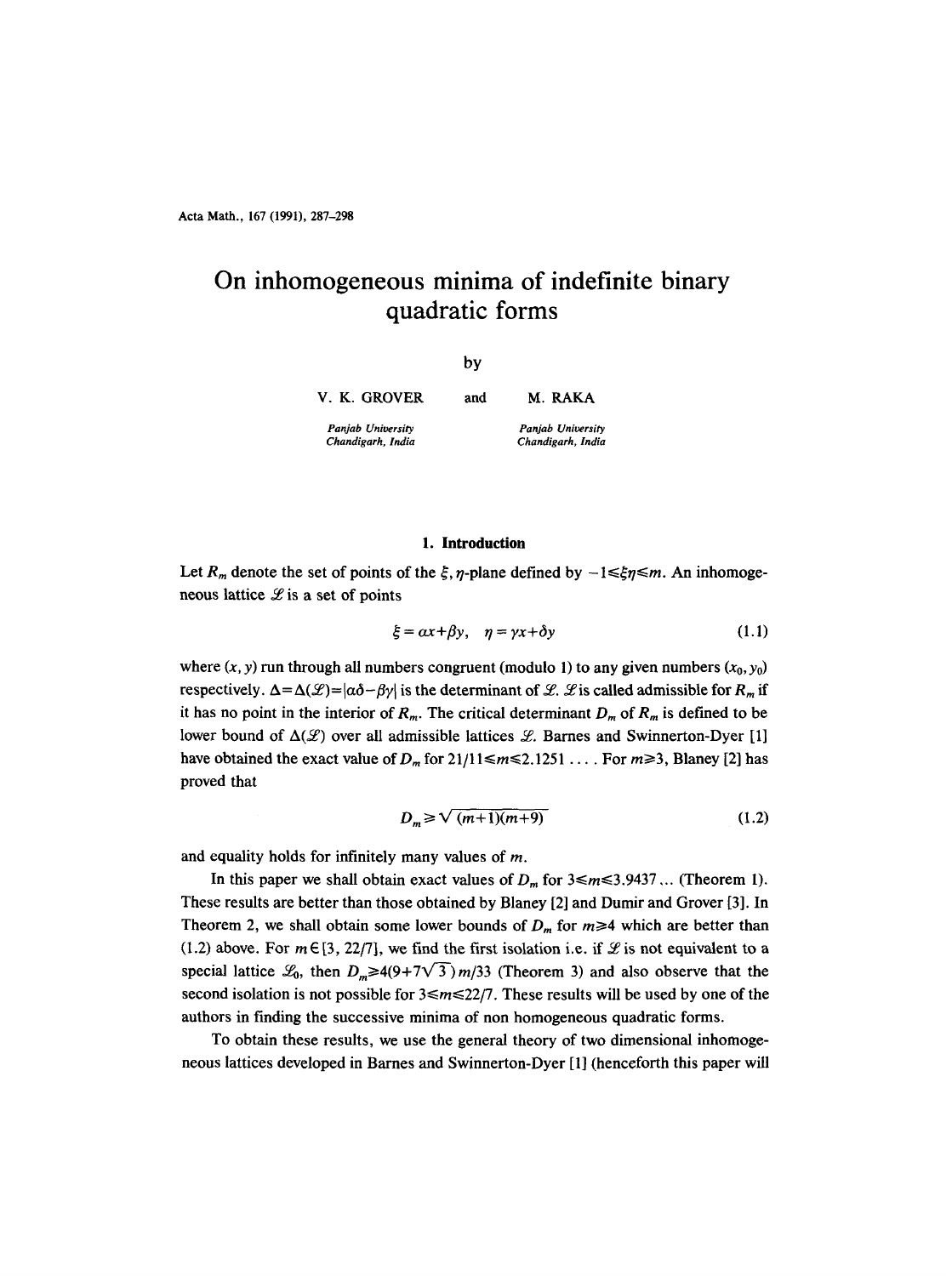be referred to as BSD). Theorem 6 of BSD is the main weapon in their method which says that all critical lattices of  $R<sub>m</sub>$  are of the form

$$
\xi = \alpha \left(x - \frac{1}{2}\right) + \beta \left(y - \frac{1}{2}\right), \quad \eta = \gamma \left(x - \frac{1}{2}\right) + \delta \left(y - \frac{1}{2}\right).
$$

Unfortunately, there is an arithmetical mistake in their paper namely in the inequality  $(3.11)$ ; as a consequence of this,  $(3.3)$  and  $(3.4)$  are no longer true and this, for  $m\geq 3$ , leads to a gap in the proof of that theorem. In section 3, we fill up this gap.

#### §2. The general method

Let Let the an inhomogeneous lattice of determinant  $\Delta(\mathcal{L})$  with no points on the coordinate axes. By Delauney's lemma, it has a divided cell. (A parallelogram with vertices as points of  $\mathcal{L}$ , area  $\Delta(\mathcal{L})$  and one vertex in each of the four quadrants is a divided cell.) For such lattices an algorithm is developed in BSD for finding a new divided cell from a given one and thus obtaining, in general, a chain of divided cells  $A_n B_n C_n D_n$  and integral pairs  $(h_n, k_n)$  for  $-\infty < n < \infty$ . (The condition that the chain does not break off is simply that  $\mathcal L$  has no lattice vector parallel to a co-ordinate axis.) Let the points  $A_n, B_n, C_n, D_n$  be either in first, fourth, third and second quadrants respectively or in third, second, first and fourth quadrants. The non-zero integers  $(h_n, k_n)$  are defined in the following way (see Figure 1).

If lines  $A_nD_n$  and  $B_nC_n$  are parallel to  $\xi$ -axis then  $h_n=k_n=-\infty$  and then  $A_{n+1}B_{n+1}C_{n+1}D_{n+1}$  is not defined.

Otherwise  $h_n$  is the unique non-zero integer for which  $A_{n+1} B_{n+1}$  is the unique lattice

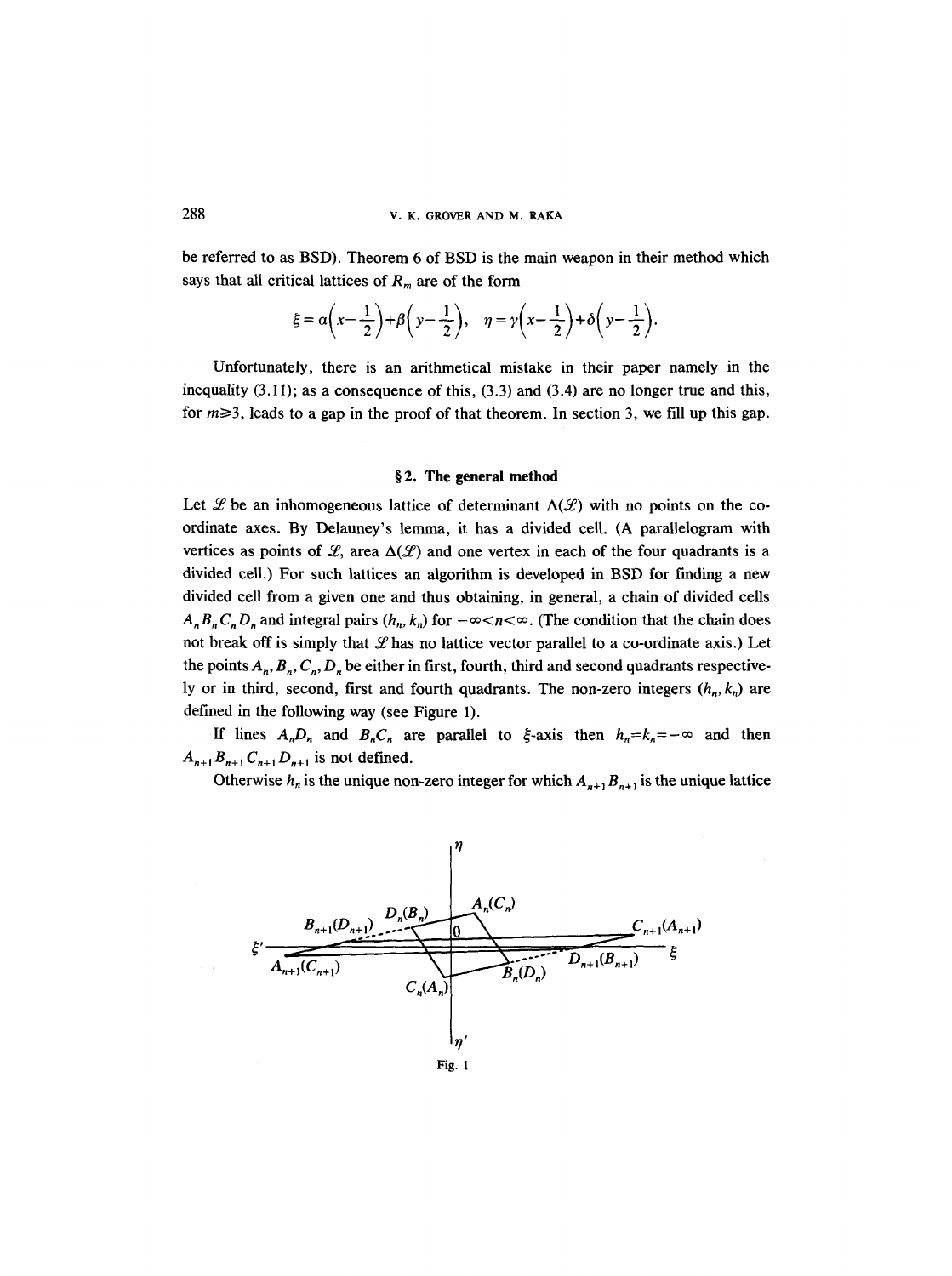step of the segment  $A_nD_n$  which intersects  $\xi$ -axis, where

$$
A_{n+1} = A_n + (h_n + 1)(D_n - A_n), \quad B_{n+1} = A_n + h_n(D_n - A_n).
$$

Similarly  $C_{n+1}$  and  $D_{n+1}$  are defined on the line segment  $B_nC_n$  giving rise to a unique integer  $k_n$ . (In Figure 1, we have  $h_n=k_n=2$ .) Integers  $h_{n-1}, k_{n-1}$  are defined in the same way by considering lines  $A_nB_n$ ,  $C_nD_n$  and their intersection with  $\eta$ -axis. Moreover  $h_n$  and  $k_n$  have the same sign.

Set  $a_{n+1} = h_n + k_n$  for all *n*, so that  $a_{n+1}$  is integral and  $|a_{n+1}| \ge 2$ . If  $h_n = k_n > 0$  for each n, the lattice  $\mathscr L$  is called a symmetrical lattice. For a symmetrical lattice, it follows from Lemma 1 of BSD that  $a_n \geq 4$  for arbitrarily large value of |n|, for n of each sign.

Let  $[b_1, b_2, b_3, \ldots]$  denote the continued fraction

$$
b_1 - \frac{1}{b_2} - \frac{1}{b_3} - \cdots
$$

where the *b<sub>i</sub>*'s are integral and  $|b_i| \ge 2$ .

LEMMA 1. If  $b_i>0$  for all i and  $b_i\geq 4$  for some arbitrary large i, then

$$
[b_1, b_2, \dots, b_n, b_{n+1}, \dots] < [b_1, b_2, \dots, b_n, b'_{n+1}, \dots] \tag{2.1}
$$

*provided that*  $b_{n+1} < b'_{n+1}$ . In particular

$$
[b_1, b_2, \dots, b_n - 1] < [b_1, b_2, \dots, b_n, \dots] < [b_1, b_2, \dots, b_n]. \tag{2.2}
$$

This follows from Lemma 5 and its corollary of BSD.

LEMMA 2. Let  ${a_n}_{-\infty}^{\infty}$  be a sequence associated to a symmetrical lattice L. Let

$$
\theta_n = [a_n, a_{n-1}, a_{n-2}, \dots], \quad \phi_n = [a_{n+1}, a_{n+2}, \dots]
$$

*so that*  $\theta_n > 1$ ;  $\phi_n > 1$  *by Lemma 1 above. Then the lattice L is given by the set of points* 

$$
\xi = \alpha_n \left( x - \frac{1}{2} \right) + \beta_n \left( y - \frac{1}{2} \right), \quad \eta = \gamma_n \left( x - \frac{1}{2} \right) + \delta_n \left( y - \frac{1}{2} \right) \tag{2.3}
$$

where

$$
\delta_n/\gamma_n = \phi_n \quad \text{and} \quad \alpha_n/\beta_n = \theta_n. \tag{2.4}
$$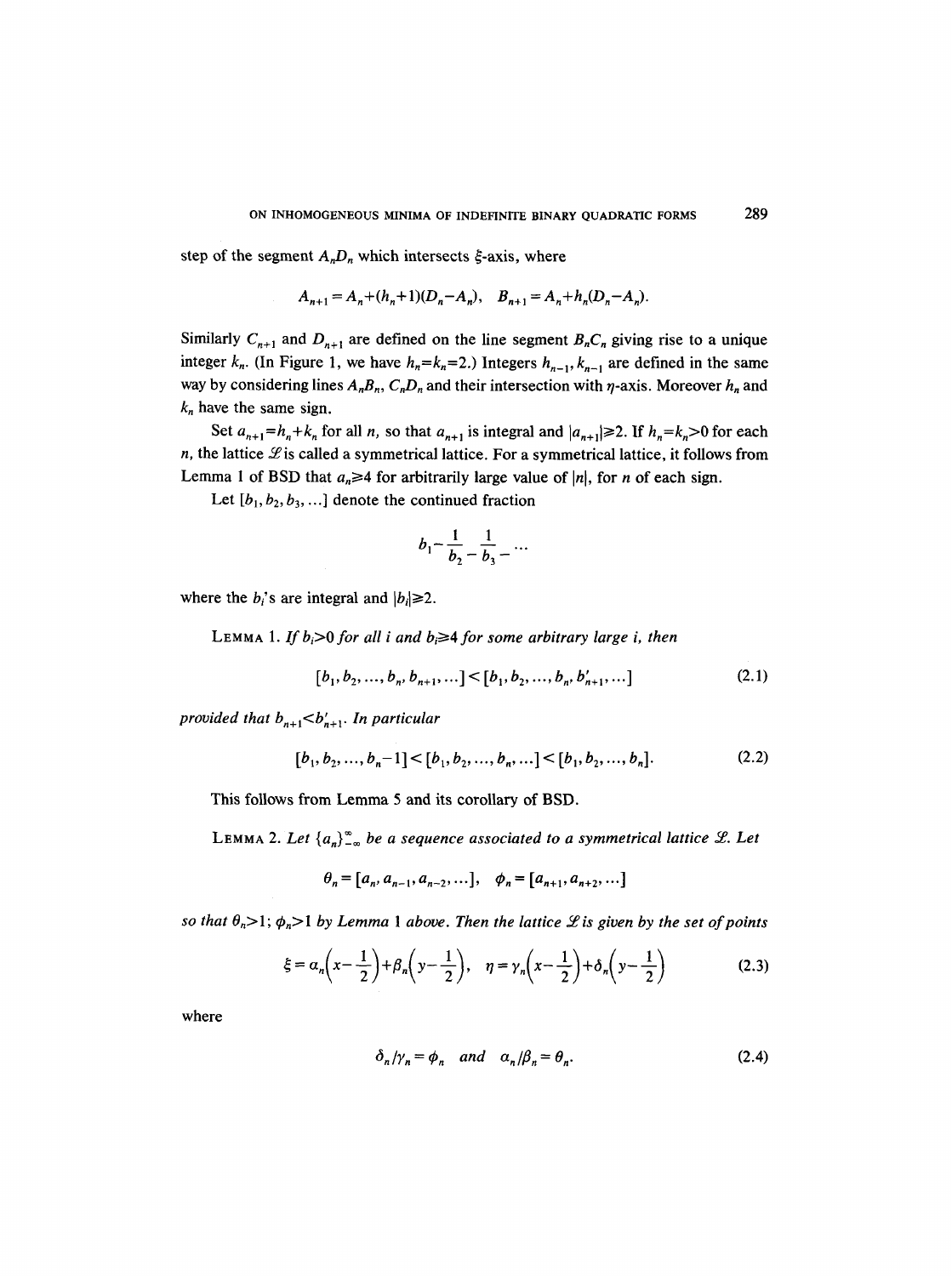The quadratic form associated with  $\mathcal L$  is given by

$$
\frac{\Delta}{\theta_n \phi_n - 1} |(\theta_n x + y)(x + \phi_n y)|, \quad (x, y) \equiv \left(\frac{1}{2}, \frac{1}{2}\right) \text{ (mod 1).}
$$
 (2.5)

This follows from Theorem 2 of BSD.

LEMMA 3. A symmetrical lattice  $L$  is admissible for  $R_m$  if and only if the inequal*ities* 

$$
\frac{\Delta}{m} \ge \frac{4(\theta_n \phi_n - 1)}{(\theta_n + 1)(\phi_n + 1)} = \Delta_n^+
$$
\n(2.6)

*and* 

$$
\Delta \ge \frac{4(\theta_n \phi_n - 1)}{(\theta_n - 1)(\phi_n - 1)} = \Delta_n
$$
\n(2.7)

*hold for all n.* 

This is Theorem 4 of BSD.

LEMMA 4. Let  $\mathcal{L}_a, \mathcal{L}_{a,b}$  denote the symmetrical lattices corresponding to the *sequences*  $(\sum_{i=1}^{x} a_i, \sum_{i=1}^{x} b_i)$  *respectively (where*  $\times$  *denotes infinite repitition). If these lattices are admissible for R<sub>m</sub> and are of smallest determinant then* 

$$
\Delta(\mathcal{L}_a) = \max\left\{ 4m\sqrt{\frac{a-1}{a+1}}, 4\sqrt{\frac{a+1}{a-1}} \right\}
$$
 (2.8)

$$
\Delta(\mathcal{L}_{a,b}) = \max\left\{\frac{8m\sqrt{ab(ab-1)}}{2ab+a+b}, \frac{8\sqrt{ab(ab-1)}}{2ab-a-b}\right\}.
$$
\n(2.9)

These are (4.12) and (4.13) of BSD.

LEMMA 5. If  $0 < D < 2(k+1)$  and for any n

$$
\Delta_n^+\leqslant \frac{D}{k},\quad \Delta_n^-\leqslant D,
$$

*then* 

$$
\frac{D(\theta_n - 1) - 4}{D(\theta_n - 1) - 4\theta_n} \le \phi_n \le \frac{4 + (D/k)(\theta_n + 1)}{4\theta_n - (D/k)(\theta_n + 1)}\tag{2.10}
$$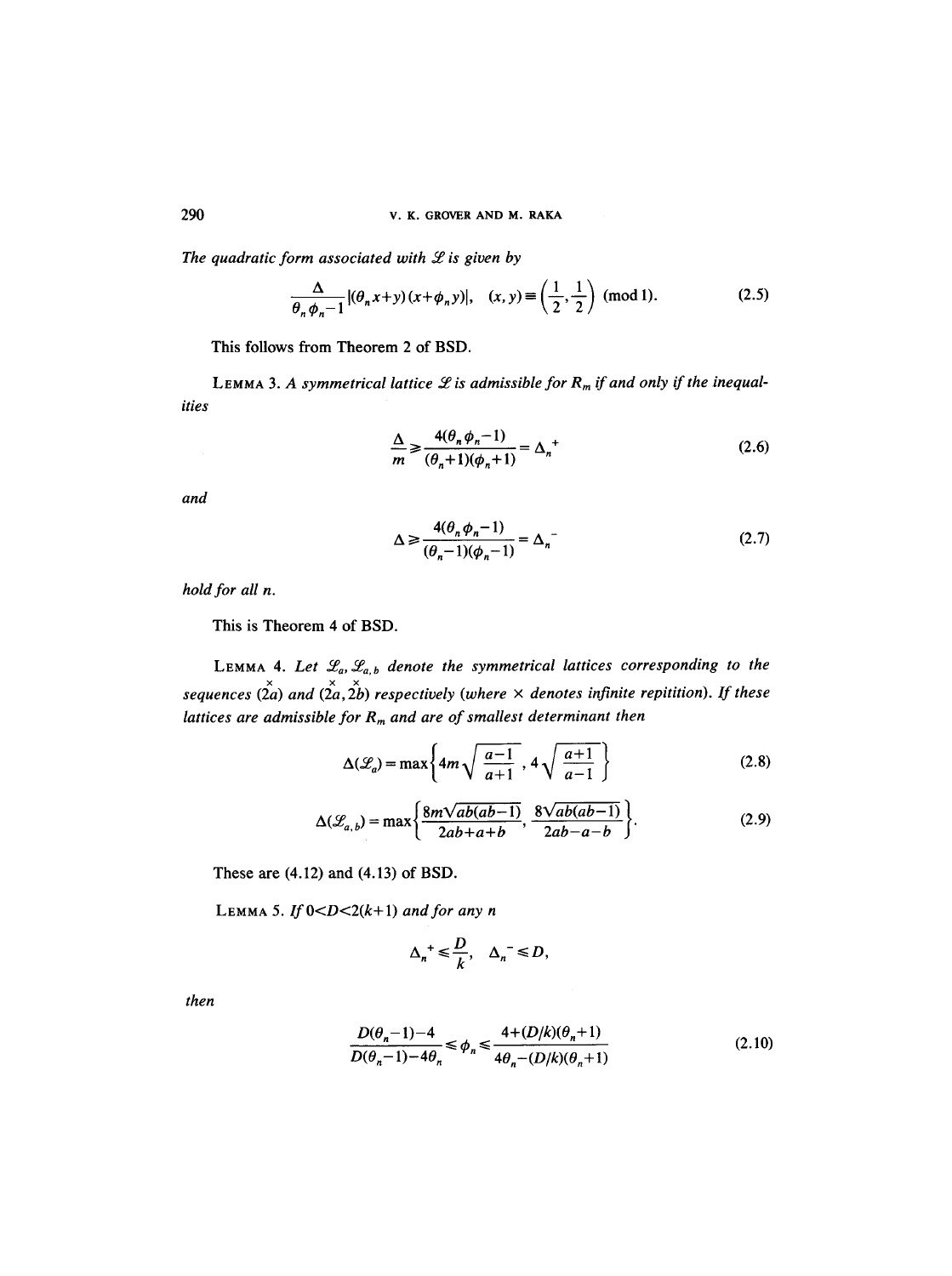*and* 

$$
\left| \theta_n - \frac{2(k-1)}{2(k+1)-D} \right| \le \frac{\sqrt{D^2 - 16k}}{2(k+1)-D}.
$$
 (2.11)

*These inequalities also hold if*  $\theta_n$  *and*  $\phi_n$  *are interchanged.* 

This is Lemma 7 of BSD.

## **w 3. Complete proof of Theorem 6 of Barnes and Swinnerton-Dyer**

This theorem states:

Let *L* be a nonsymmetrical lattice of  $\det \Delta(\mathcal{L})$  which is admissible for  $R_m$  (m>1). Then there exist a symmetrical lattice  $\mathcal{L}'$  which is  $R_m$ -admissible and

$$
\Delta(\mathcal{L}') < \Delta(\mathcal{L}).\tag{3.1}
$$

To prove this, they used inequalities (3.1) to (3.4) of BSD. But (3.3) and (3.4) are no longer true because of a mistake in the inequality (3.11). We modify these inequalities and give a complete proof. We need the following lemmas:

LEMMA 6. Let a lattice  $\mathcal L$  of determinant  $\Delta$  be admissible for the region  $R_m$ . If for *some n, L* contains a divided cell  $A_n B_n C_n D_n$  with  $h_n \neq k_n$  and  $\min(h_n, k_n) = h > 0$ , then we *have* 

$$
\frac{\Delta}{m+1} \ge \sqrt{1 - \frac{2}{h} \left( \frac{m-1}{m+1} \right) + \frac{1}{h^2}} + \sqrt{1 + \frac{4}{h(m+1)}} = f(m, h) \quad \text{(say)} \tag{3.2}
$$

This is the correct form of the inequality (3.11) of BSD and does not yield (3.3) and  $(3.4).$ 

LEMMA 7. (a) For fixed  $h \ge 1$ , the function  $f(m, h)$  is a decreasing function of m.

(b)  $f(3, h)$  is a decreasing function of h for  $h \ge 2$ ,

(c)  $f(3.5, h)$  is an increasing function of h for  $h \ge 6$ ,

- (d)  $f(4, h)$  is an increasing function of h for  $h \geq 4$ ,
- (e) For fixed  $m>5$ ,  $f(m, h)$  is an increasing function of h for  $h \geq 3$ .

*Proof.* (a) is trivial.

Let now  $h \ge 2$  and m be a fixed number  $\ge 3$ . We have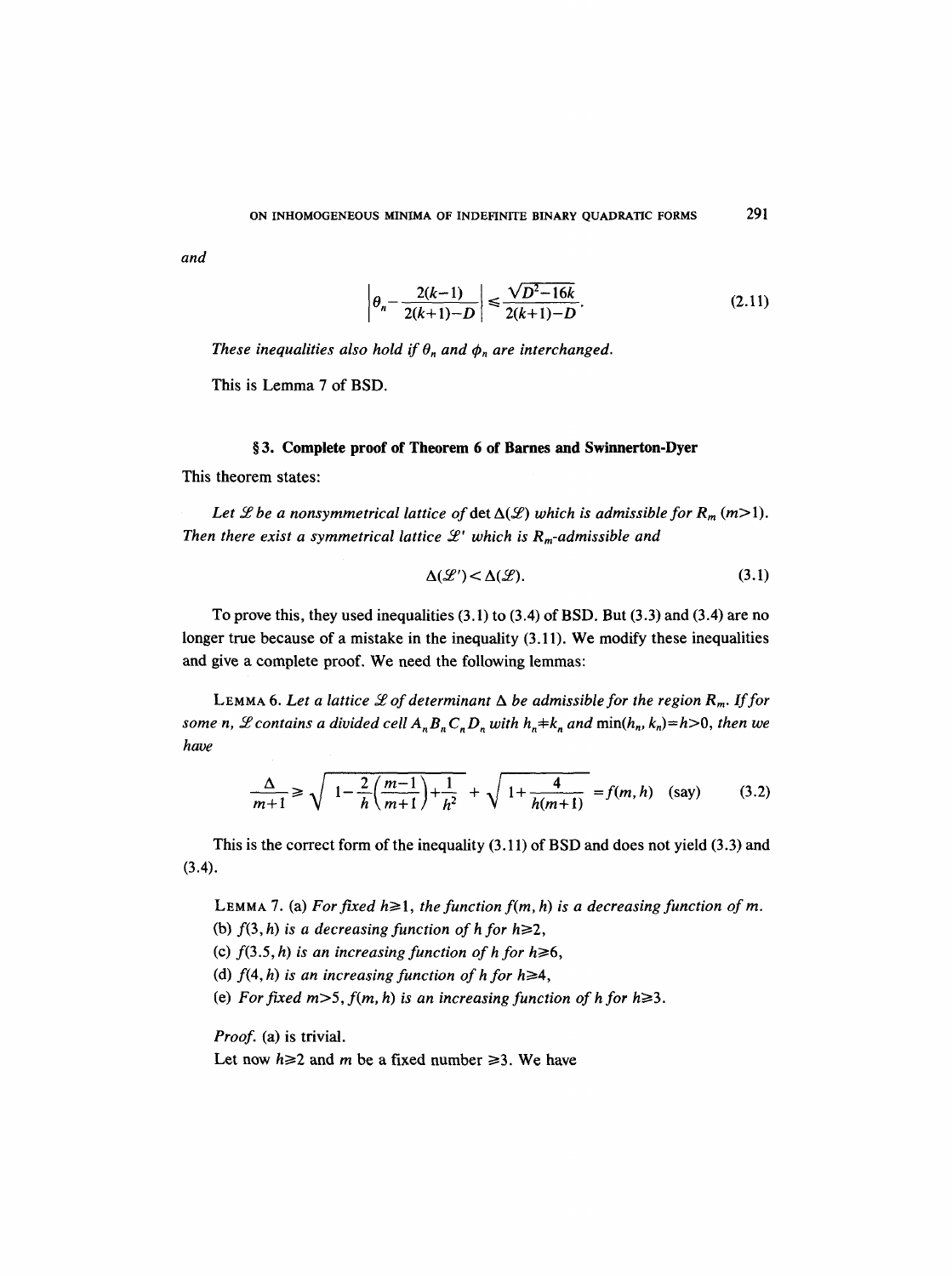292 V. K. GROVER AND M. RAKA

$$
2\frac{\partial}{\partial h}f(m, h) = \left(1 - \frac{2}{h}\left(\frac{m-1}{m+1}\right) + \frac{1}{h^2}\right)^{-1/2} \left(\frac{2}{h^2}\left(\frac{m-1}{m+1}\right) - \frac{2}{h^3}\right) - \frac{4}{(m+1)h^2}\left(1 + \frac{4}{(m+1)h}\right)^{-1/2} \tag{3.3}
$$

Since here  $h(m-1) \ge m+1$ , on simplifying (3.3) we see that  $\partial f(m,h)/\partial h$  will be positive if and only if

$$
(m+1)(m-3) h3-2(m-1)2 h2+(m-1)(m-5) h+4(m+1) > 0.
$$
...(3.4)

For a fixed m, the l.h.s. of (3.4) becomes a polynomial in  $h$ . A simple calculation shows that (b), (c), (d) and (e) are satisfied.

LEMMA 8. Let  $\mathcal L$  be an  $R_m$ -admissible lattice. (a) If any pair  $(h_n, k_n)$  is negative or infinite then

$$
\Delta \geq 2(m+1). \tag{3.5}
$$

(b) *If for any n, h<sub>n</sub>*>0,  $k_n$ >0,  $h_n \neq k_n$  then (i) *for*  $h_n = 1$  *or*  $k_n = 1$ 

$$
\Delta \geq \sqrt{m+1} \left( 2 + \sqrt{m+5} \right).
$$
 (3.6)

(ii) For  $h_n \geq 2$ ,  $k_n \geq 2$  we have

$$
\Delta \ge C_m(m+1) \tag{3.7}
$$

*where*  $C_m$  *is a constant given by* 

$$
C_m = \begin{cases} 2 & \text{for} & m \le 3 \\ 1.9894 & \text{for} & 3 < m \le 3.5 \\ 1.9686 & \text{for} & 3.5 < m \le 4 \\ 1.9184 & \text{for} & 4 < m \le 5 \\ 1.8251 & \text{for} & 5 < m \le 7 \\ 1.6181 & \text{for} & 7 < m \le 23 \\ 1.5 & \text{for} & m > 23. \end{cases} \tag{3.8}
$$

*Proof.* (3.5) and (3.6) are inequalities (3.1) and (3.2) respectively of BSD. For  $m \leq 3$ ,  $h \geq 2$  by Lemmas 6 and 7(a), (b) we have

$$
\frac{\Delta}{m+1} \ge f(m, h) \ge f(3, h) = \sqrt{1 - \frac{1}{h} + \frac{1}{h^2}} + \sqrt{1 + \frac{1}{h}} \ge 2.
$$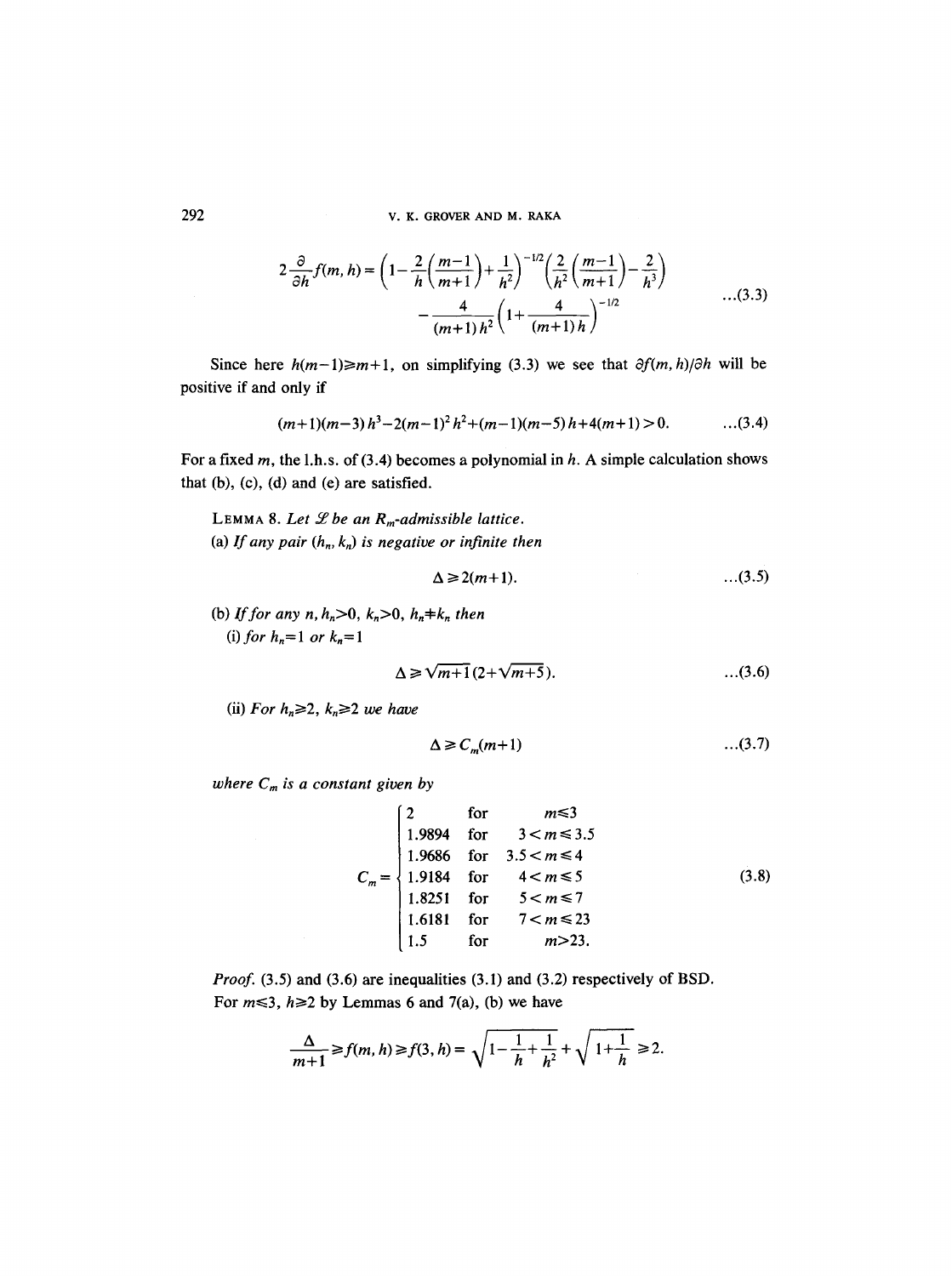For  $3 < m \le 3.5$  and  $h \ge 2$ , by Lemmas 6 and 7(a), (c), we have

$$
\frac{\Delta}{m+1} \ge f(m, h) \ge f(3.5, h)
$$
  
\n
$$
\ge \min(f(3.5, 6), f(3.5, 5), f(3.5, 4), f(3.5, 3), f(3.5, 2))
$$
  
\n= 1.9894....

The proof is similar for  $3.5 < m \le 23$ . When  $m>23$ , letting  $m \rightarrow \infty$  we get

$$
\frac{\Delta}{m+1} \ge f(m, h) \ge 1 - \frac{1}{h} + 1 \ge \frac{3}{2} \quad \text{for} \quad h \ge 2.
$$

This completes the proof.

We now proceed to prove the Theorem 6 of BSD.

From the estimates (3.5), (3.6) and (3.7) it suffices to give a symmetrical lattice  $\mathcal{L}'$ which is admissible for  $R_m$  and for which

$$
\Delta(\mathcal{L}') < \min\left(C_m(m+1), \sqrt{m+1}(2+\sqrt{m+5})\right). \tag{3.9}
$$

We observe that

$$
C_m(m+1) < \sqrt{m+1}(2+\sqrt{m+5}) \quad \text{for} \quad m \le 8 \tag{3.10}
$$

and

$$
\frac{3}{2}(m+1) > \sqrt{m+1}(2+\sqrt{m+5}) \quad \text{for} \quad m > 23. \tag{3.11}
$$

The r.h.s. of (3.9) is  $2(m+1)$  for  $1 < m \le 3$ , and is  $\sqrt{m+1} (2+\sqrt{m+5})$  for  $m > 23$ . For these values of  $m$  the proof of BSD goes through.

For  $3 \le m \le 8$ , take

$$
\mathcal{L}' = \begin{cases} \mathcal{L}_2 & \text{for} \quad 3 < m \le 4 \\ \mathcal{L}_{1,5} & \text{for} \quad 4 < m \le 5 \\ \mathcal{L}_{1,3} & \text{for} \quad 5 < m \le 7 \\ \mathcal{L}_{1,2} & \text{for} \quad 7 < m \le 8. \end{cases}
$$

By Lemma 4,  $\mathcal{L}'$  is admissible for  $R_m$  if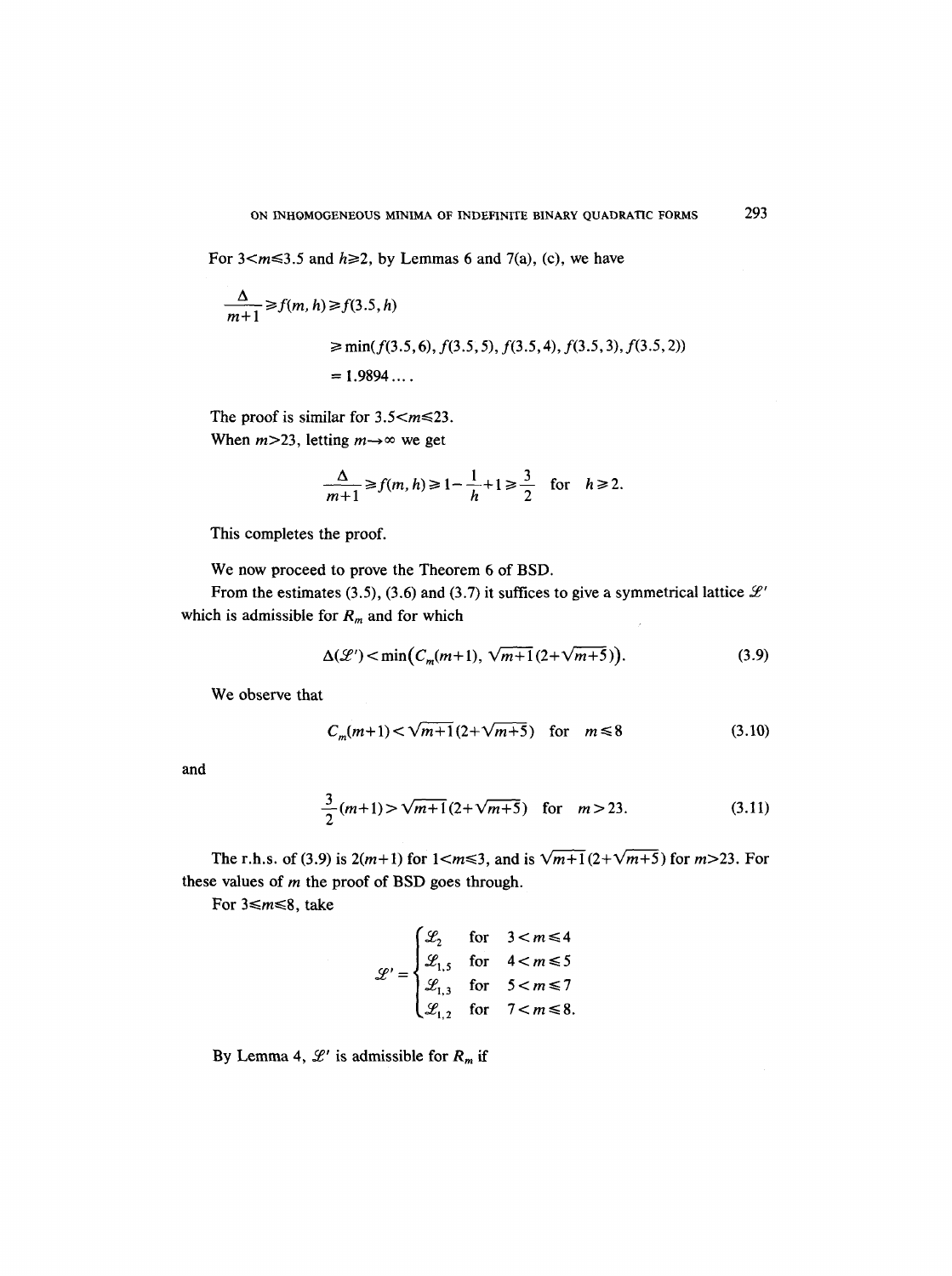294 V. K. GROVER AND M. RAKA

$$
\Delta(\mathcal{L}') = \begin{cases} 4m/\sqrt{3} & \text{for} \quad 3 \le m \le 4 \\ m\sqrt{5} & \text{for} \quad 4 < m \le 5 \\ 4m\sqrt{6}/5 & \text{for} \quad 5 < m \le 7 \\ 8m\sqrt{2}/7 & \text{for} \quad 7 < m \le 8. \end{cases}
$$

One can easily check that  $\Delta(\mathcal{L}') < C_m(m+1)$  for  $3 < m \le 8$ . For  $8 < m \le 23$ , if the minimum on the r.h.s. of (3.9) is  $C_m(m+1)$ , take  $\mathcal{L}' = \mathcal{L}_{1,2}$ ; otherwise proceed as in BSD to get the required result.

## §4. Evaluation of  $D_m$

Here we prove:

THEOREM 1. *We have* 

$$
D_m = 4m/\sqrt{3} \quad \text{for} \quad 3 \le m \le 6\sqrt{10}/5 \tag{4.1}
$$

$$
D_m = 8\sqrt{30}/5 \quad \text{for} \quad 6\sqrt{10}/5 < m \le 19/5 \tag{4.2}
$$

$$
D_m = 8m\sqrt{30}/19 \quad \text{for} \quad 19/5 \le m \le m_0 = \frac{19(24+5\sqrt{30})}{30(3+\sqrt{30})} \tag{4.3}
$$

$$
D_m = \frac{8(24 + 5\sqrt{30})}{30 + 3\sqrt{30}} \quad \text{for} \quad m_0 \le m \le \frac{90 + 17\sqrt{30}}{30 + 3\sqrt{30}} = 3.9437 \dots \tag{4.4}
$$

*All critical lattices are given by the symmetrical lattices corresponding to the sequences* 

$$
\stackrel{\times}{(4)} \quad \text{for} \quad 3 \leq m \leq 6\sqrt{10}/5 \tag{4.5}
$$

 $\sim 10^7$ 

$$
\stackrel{\times}{(2,12)} \quad \text{for} \quad 6\sqrt{10}/5 \le m \le m_0 \tag{4.6}
$$

$$
(_{\infty}(2, 12), 2, 10, (2, 12)_{\infty}) \quad \text{for} \quad m_0 \leq m \leq 3.9437... \tag{4.7}
$$

*Proof.* By Theorem 6 of BSD and Lemma 3, we need to show only that the sequences in (4.5)-(4.7) are the only sequences of positive even integers which satisfy

$$
\max(\Delta_n^-, m\Delta_n^+) \le D_m \quad \text{for all } n,\tag{4.8}
$$

where  $D_m$  is given by (4.1)–(4.4) and that, for some *n*, equality holds in (4.8) for each of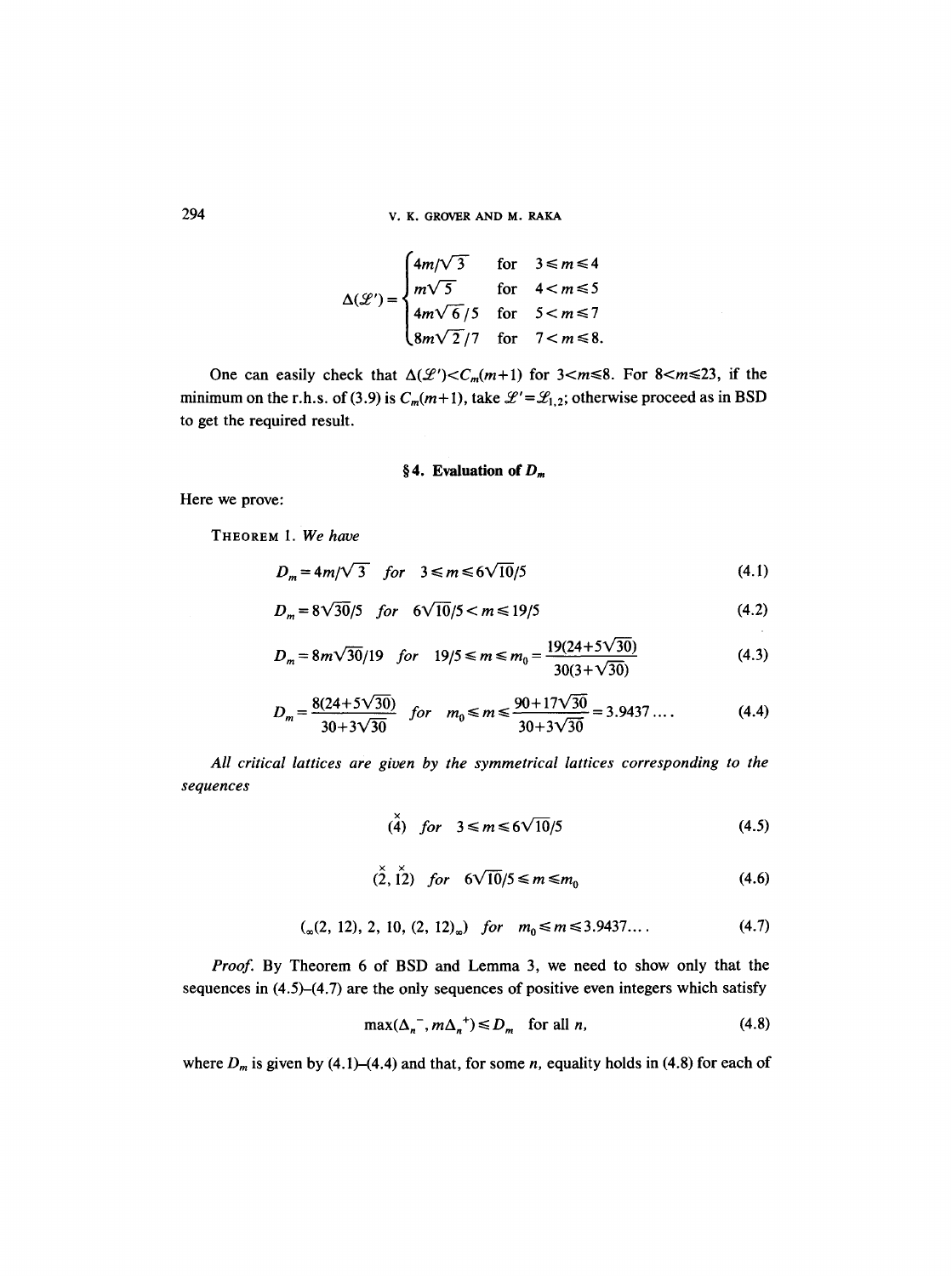the given sequences in the stated range of values of m. Consider the sequence  $\{a_n\}$ satisfying

$$
\Delta_n^-\leq 8\sqrt{30}/5 \quad \text{and} \quad m\Delta_n^+\leq 4m/\sqrt{3} \quad \text{for each } n. \tag{4.9}
$$

The hypotheses of Lemma 5 are satisfied for each *n* with  $D=8\sqrt{30}/5=8.7635...$  $k=6\sqrt{10}/5=3.7947...$  and  $D/k=4/\sqrt{3}=2.3094...,$  Working with sufficient accuracy to four places of decimals we have from (2.11)

$$
|\theta_n - 6.7676...| < 4.8559
$$
 for any *n*.

Hence

$$
1.9 < \theta_n < 11.6235.
$$

By Lemma 1,  $a_n-1 < \theta_n < a_n$ ; and since  $a_n$  is even it follows that  $a_n$  can take only the values 2, 4, 6, ..., 12.

*Case* (i). Suppose  $a_n \geq 4$  for all *n*.

If  $a_r \ge 4$  and  $a_{r+1} \ge 6$ , then  $\theta_r > 3$  and  $\phi_r > 5$ . Also  $\Delta_n^+$  is an increasing function of  $\theta_n$ ,  $\phi_n$  therefore

$$
\Delta_r^+ > \frac{4(15-1)}{6 \times 4} = \frac{7}{3} > \frac{D}{k};
$$
 a contradiction.

By symmetry  $a_{r-1} \ge 6$ ,  $a_r \ge 4$  is also not possible; so that the only possibility is  $(\hat{4})$ .

*Case* (ii). Let  $a_r = 2$  for some r.

Then  $\theta$ <sub>7</sub> < [2, 12] = 23/12; and from (2.10) we get

$$
\phi_r \geq \frac{D(\theta_r - 1) - 4}{D(\theta_r - 1) - 4\theta_r} > 11.
$$

Therefore  $a_{r+1}= 12$  as  $a_{r+1} \ge \phi_r$ . By symmetry  $a_{r-1}= 12$ . Further if  $a_r= 12$  for some r then by case (i) we must have  $a_{r-1} = a_{r+1} = 2$ .

Thus the only sequences satisfying (4.9) are  $\check{A}$ ) and  $\check{2}$ ,  $\check{1}$ ). For the sequence  $\check{4}$ ),  $\Delta_n^+ = 4/\sqrt{3}$  and  $\Delta_n^- = 4\sqrt{3} < 8\sqrt{30}/5$ ; and for the sequence  $(\check{2}, \check{12})$ ,  $\Delta_n^- = 8\sqrt{30}/5$ ,  $\Delta_n^+ = 8\sqrt{30}/19 < 4/\sqrt{3}$ .

This proves (4.1) and (4.2) and establishes the assertion on critical lattices for the range  $3 \le m \le 19/5$ . The proof of (4.3) and (4.4) is similar and is left to the reader.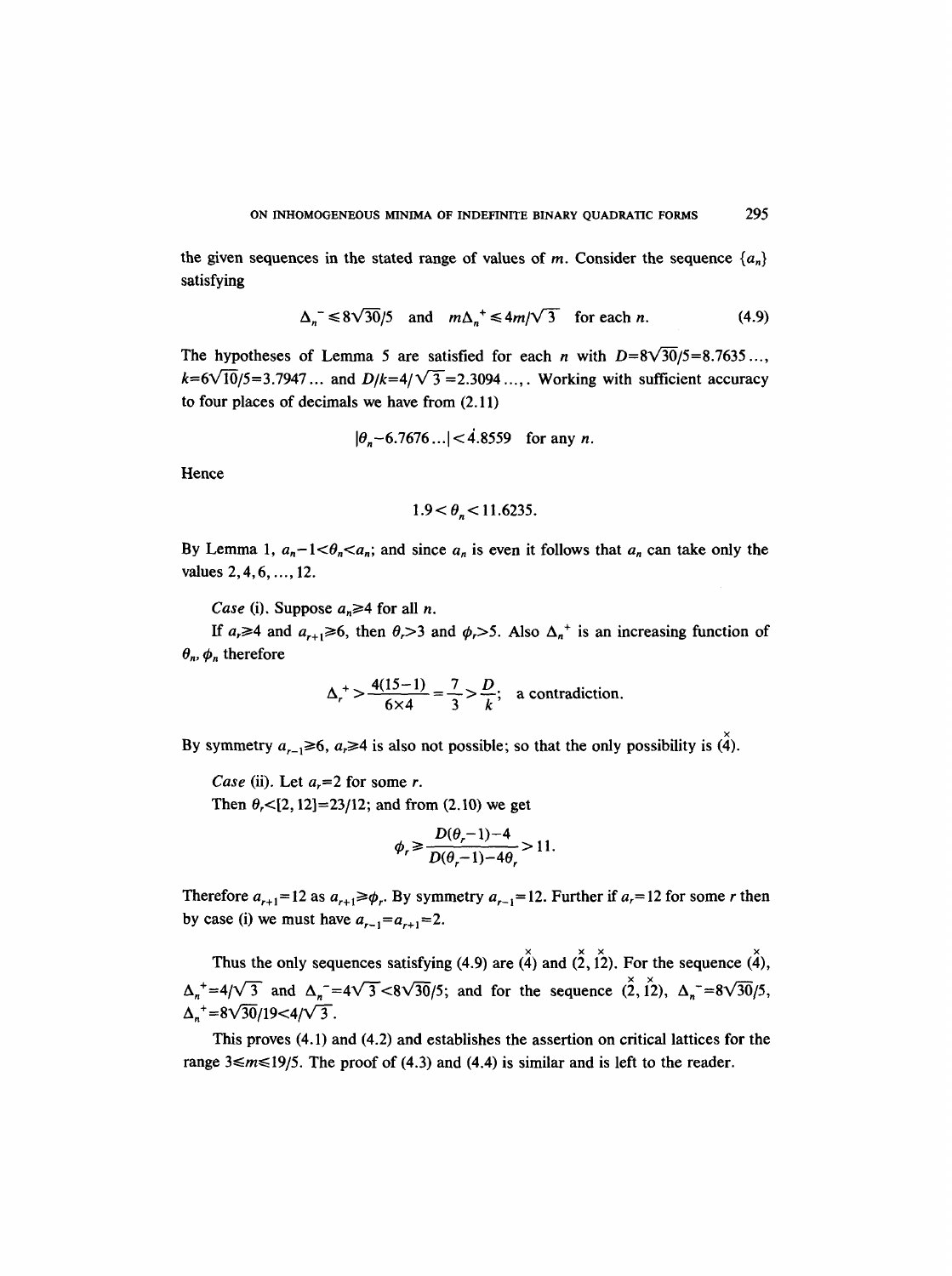## 296 V. K. GROVER AND M. RAKA

| THEOREM 2. W <i>e have</i>                          |        |
|-----------------------------------------------------|--------|
| (a) $D_m \ge 8\sqrt{30}/5$ for $m \ge 6\sqrt{10}/5$ | (4.10) |
| (b) $D_m \geq 4\sqrt{5}$ for $m \geq 4$             | (4.11) |

(c) 
$$
D_m \ge 3\sqrt{10} \text{ for } m \ge 5. \tag{4.12}
$$

Equality occurs in (4.11) at  $m=4$  and the critical sequence is  $(\check{2}, \check{10})$ .

*Proof.* (a) follows from (4.2), noting that  $D_m$  is an increasing function of m. (b) If  $\mathcal{L}$  is a non-symmetrical lattice then by Lemma 8, (3.5)-(3.8),

$$
\Delta(\mathcal{L}) \ge \min\bigl(C_m(m+1), \sqrt{m+1}(2+\sqrt{m+5})\bigr) > 4\sqrt{5}.
$$

Let  $\mathscr L$  be a symmetrical lattice. By Lemma 3, it suffices to prove that

$$
\max(m\Delta_n^+, \Delta_n^-) \ge 4\sqrt{5} \,. \tag{4.13}
$$

Let  $\{a_n\}$  be a sequence satisfying

$$
\Delta_n^- \le 4\sqrt{5} \quad \text{and} \quad \Delta_n^+ \le 4\sqrt{5}/m \le \sqrt{5} \quad \text{for each } n. \tag{4.14}
$$

Working as in Theorem 1, we find that there are almost two sequences namely  $(\hat{4})$  and  $(\check{2}, \check{10})$  which may satisfy (4.14). But for the sequence  $(\check{4})$ ,  $\Delta_n^+ = 4/\sqrt{3} > \sqrt{5}$ , the only possibility left is  $(\check{2}, \check{10})$ . For this sequence  $\Delta_n^+ = \sqrt{5}$  and  $\Delta_n^- = 4\sqrt{5}$ . This proves (b).

(c) Let  $m \ge 5$ . If  $\mathcal{L}$  is a nonsymmetrial lattice then by Lemma 8, (3.5)–(3.8),

 $\Delta({\mathcal{L}}) \ge \min(C_m(m+1), \sqrt{m+1}(2+\sqrt{m+5})) > 3\sqrt{10}.$ 

If  $\mathscr L$  is a symmetrical lattice, one can see easily that there is no sequence  $\{a_n\}$  satisfying

$$
\Delta_n^- < 3\sqrt{10} \quad \text{and} \quad \Delta_n^+ < 3\sqrt{10/5}.
$$

This proves (c).

## § 5. Isolation of  $D_m$

THEOREM 3. Let  $3 \le m \le 3.4$ . If  $L$  is an  $R_m$  admissible lattice then either

$$
\Delta(\mathcal{L}) \ge \begin{cases}\n\frac{4(9+7\sqrt{3})m}{33} & \text{for} \quad 3 \le m \le 22/7 \\
\frac{8(9+7\sqrt{3})}{21} & \text{for} \quad 22/7 \le m \le 3.4,\n\end{cases}
$$
\n(5.1)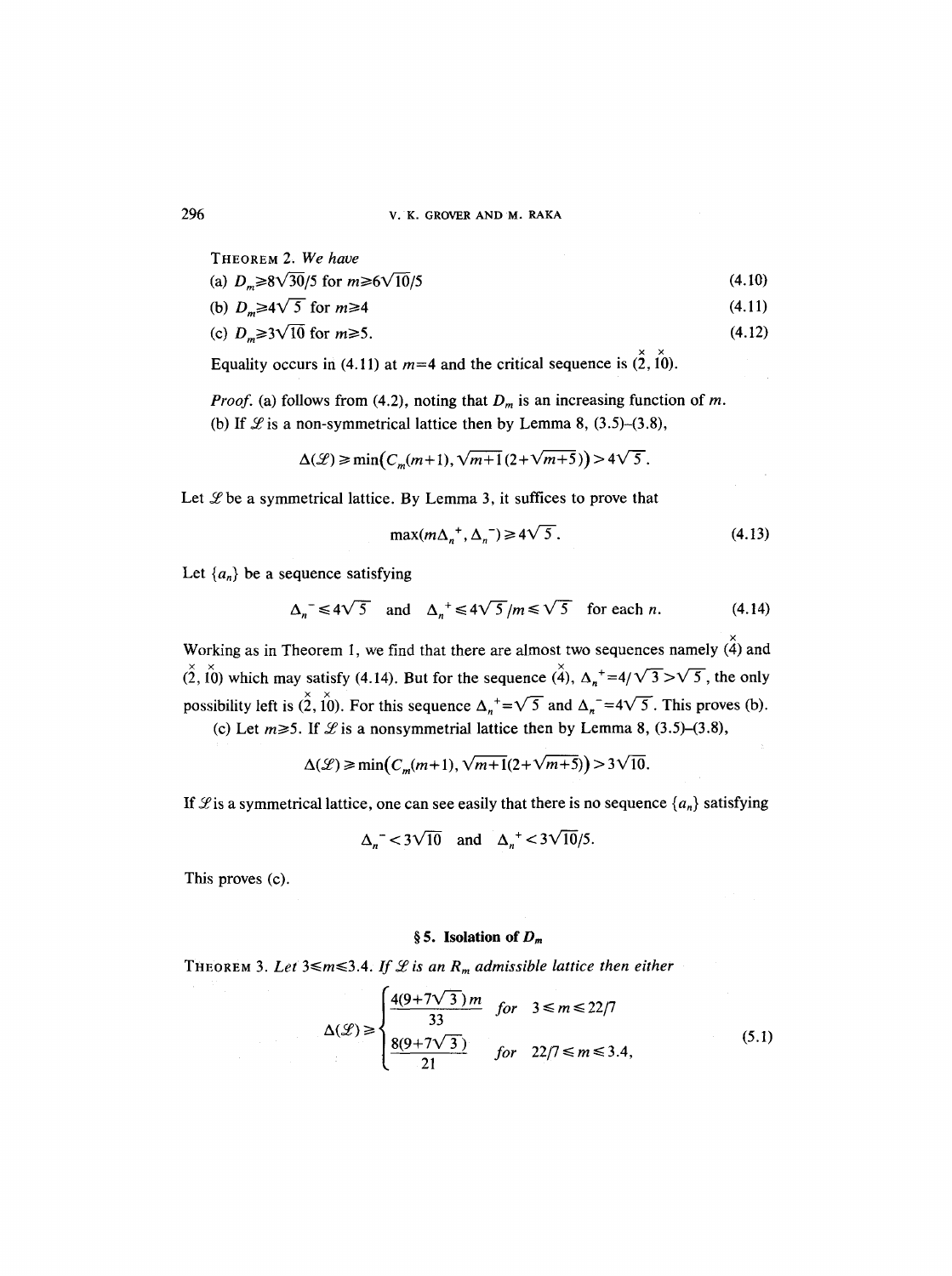*or*  $\mathscr L$  *is a symmetrical lattice corresponding to the sequence*  $\overset{\times}{(4)}$  *Further equality holds in* (5.1) *if and only if*  $3 \le m \le 22/7$  *and*  $L$  *is a symmetrical lattice corresponding to the sequence*  $({}_{\infty}4, 6, 4_{\infty})$ .

*Proof.* If  $\mathscr L$  is a non-symmetrical lattice and is admissible for  $R_m$ , then by Lemma 8,

$$
\Delta(\mathcal{L}) \ge \min(C_m(m+1), \sqrt{m+1}(2+\sqrt{m+5}))
$$
  
= (1.9894...) (m+1) > 4(9+7 $\sqrt{3}$ ) m/33.

Therefore any lattice which is admissible for  $R_m$  and for which (5.1) is false, must be a symmetrical lattice.

*Case* (i). 3≤*m*≤22/7.

By Lemma 3, it is enough to prove that the only sequences  $\{a_n\}$  satisfying

$$
\max(m\Delta_n^+, \Delta_n^-) \le 4(9 + 7\sqrt{3}) m/33 \quad \text{for all } n \tag{5.2}
$$

are  $\lambda$  and  $\lambda$  ( $\alpha$  4, 6, 4 $\alpha$ ); and that equality holds in (5.2) for the second one.

Let

$$
\Delta_n^+ \leq 4(9 + 7\sqrt{3})/33 = D/k = 2.5605 \dots \tag{5.3}
$$

$$
\Delta_n^- \le 4(9+7\sqrt{3}) m/33 \le 8(9+7\sqrt{3})/21 = D = 8.0473 \dots \tag{5.4}
$$

The hypotheses of Lemma 5 are satisfied with  $k=22/7$  and we get as before that only choices of  $a_n$ 's can be 4,6,8,...,34. If  $a_n \ge 8$  for some n, then, by Lemma 1,  $\theta_n \geq 8, \tilde{4} = 6 + \sqrt{3}$ ;  $\phi_n \geq 4 = 2 + \sqrt{3}$ ; so that  $\Delta_n^+ > D/k$ ; a contradiction to (5.3). Hence  $a_n \leq 6$  for all *n*.

If  $a_n=6$  and also  $a_{n+1}=6$ , then  $\theta_n>a_{n-1}=5$ ,  $\phi_n>5$  which gives  $\Delta_n^+>D/k$ ; again a contradiction. Hence  $a_{n+1} = 4$ . By symmetry  $a_{n-1} = 4$ .

If none of the  $a_n$ 's is 6, we have the sequence  $(\hat{4})$  and it is easy to verify that strict inequality holds in (5.2) for this sequence. If  $a_n=6$  for some *n*, then by Lemma 1,

$$
\theta_n = [a_n, a_{n-1}, \dots] \ge [6, 4, 4, \dots] = 4 + \sqrt{3}
$$

$$
\phi_n = [a_{n+1}, \dots] \ge [4, 4, \dots] = 2 + \sqrt{3}
$$

so that  $\Delta_n^+ \geq D/k$ . Further equality holds if and only if  $\{a_n\} = (\infty, 4, 6, 4_\infty)$ . It is easy to verify that for this sequence  $\max(m\Delta_n^+, \Delta_n^-) = m\Delta_n^+$  for all *n*. This proves case (i).